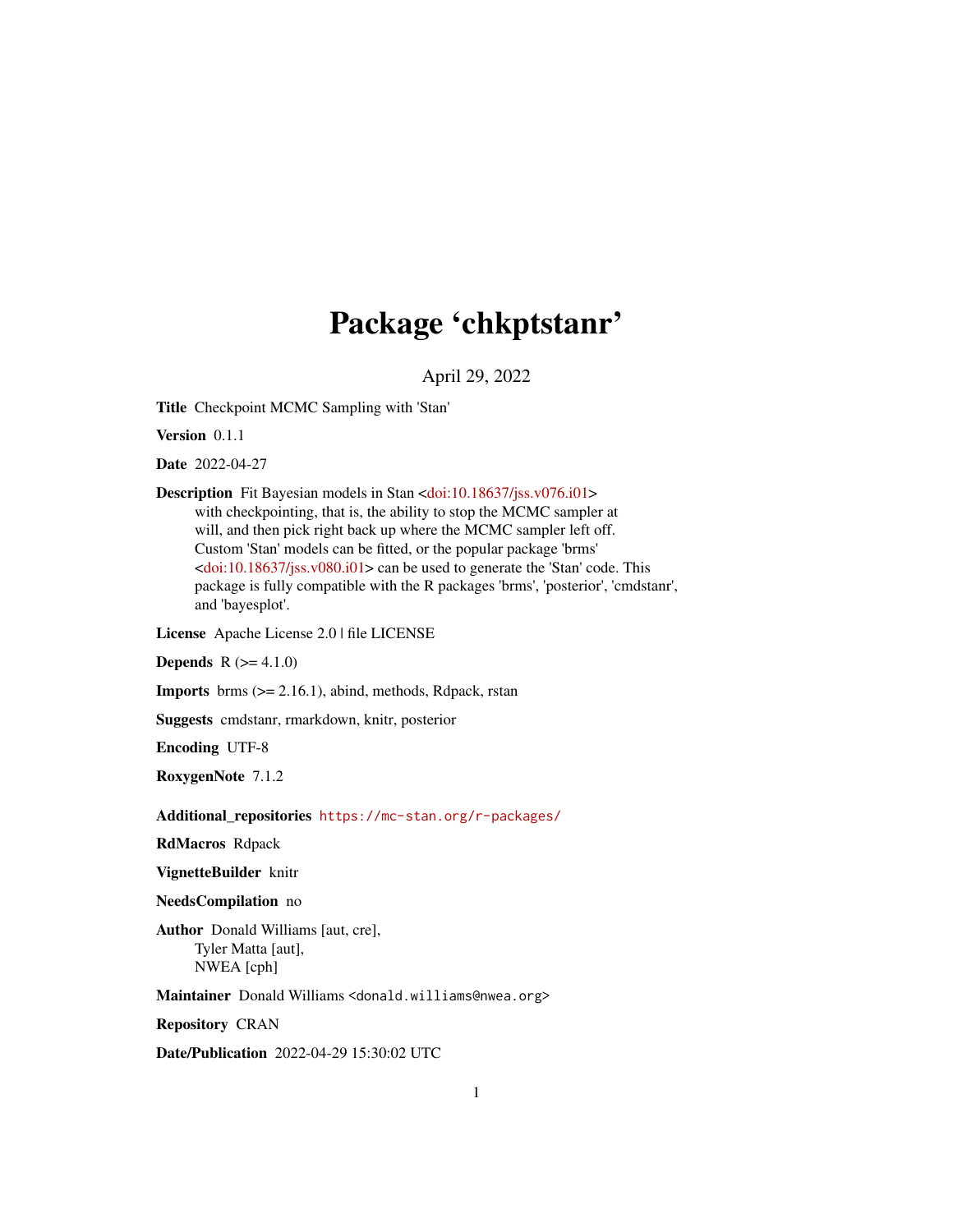### <span id="page-1-0"></span>R topics documented:

| Index | 18 |
|-------|----|
|       |    |
|       |    |
|       |    |
|       |    |
|       |    |
|       |    |
|       |    |
|       |    |
|       |    |
|       |    |
|       |    |
|       |    |
|       |    |

chkptstanr-package *chkptstanr: Checkpoint MCMC Sampling with 'Stan'*

#### **Description**

Fit Bayesian models in Stan (Carpenter et al. 2017) with checkpointing, that is, the ability to stop the MCMC sampler at will, and then pick right back up where the MCMC sampler left off. Custom **Stan** models can be fitted, or the popular package **brms** (Bürkner 2017) can be used to generate the Stan code. This package is fully compatible with the R packages **[brms](http://paul-buerkner.github.io/brms/), [posterior](https://mc-stan.org/posterior/), [cmdstanr](https://mc-stan.org/cmdstanr/)**, and [bayesplot](https://mc-stan.org/bayesplot/).

There are a variety of use cases for **chkptstanr**, including (but not limited to) the following:

• The primary motivation for developing **chkptstanr** is to reduce the cost of fitting models with Stan when using, say, AWS, and in particular by taking advantage of so-called *spot instances*. These instances are "a cost-effective choice if you can be flexible about when your applications run and if your applications can be *interrupted* [emphasis added]" [\(AWS website\)](https://docs.aws.amazon.com/AWSEC2/latest/UserGuide/using-spot-instances.html).

chkptstanr thus allows for taking advantage of spot instances by enabling "interruptions" during model fitting. This can reduce the cost by 90 %.

• Stan allows for fitting complex models. This often entails iteratively improving the model to ensure that the MCMC algorithm has converged. Typically this requires waiting until the model has *finished sampling*, and then assessing MCMC diagnostics (e.g., R-hat).

chkptstanr can be used to make iterative model building more efficient, e.g., by having the ability to pause sampling and examine the model (e.g., convergence diagnostics), and then deciding to stop sampling or to continue on.

• Computationally intensive models can sometimes take several days to finish up. When using a personal computer, this can take up all the computing resources.

chkptstanr can be used with scheduling, such that the model is fitted during certain windows (e.g., at night, weekends, etc.)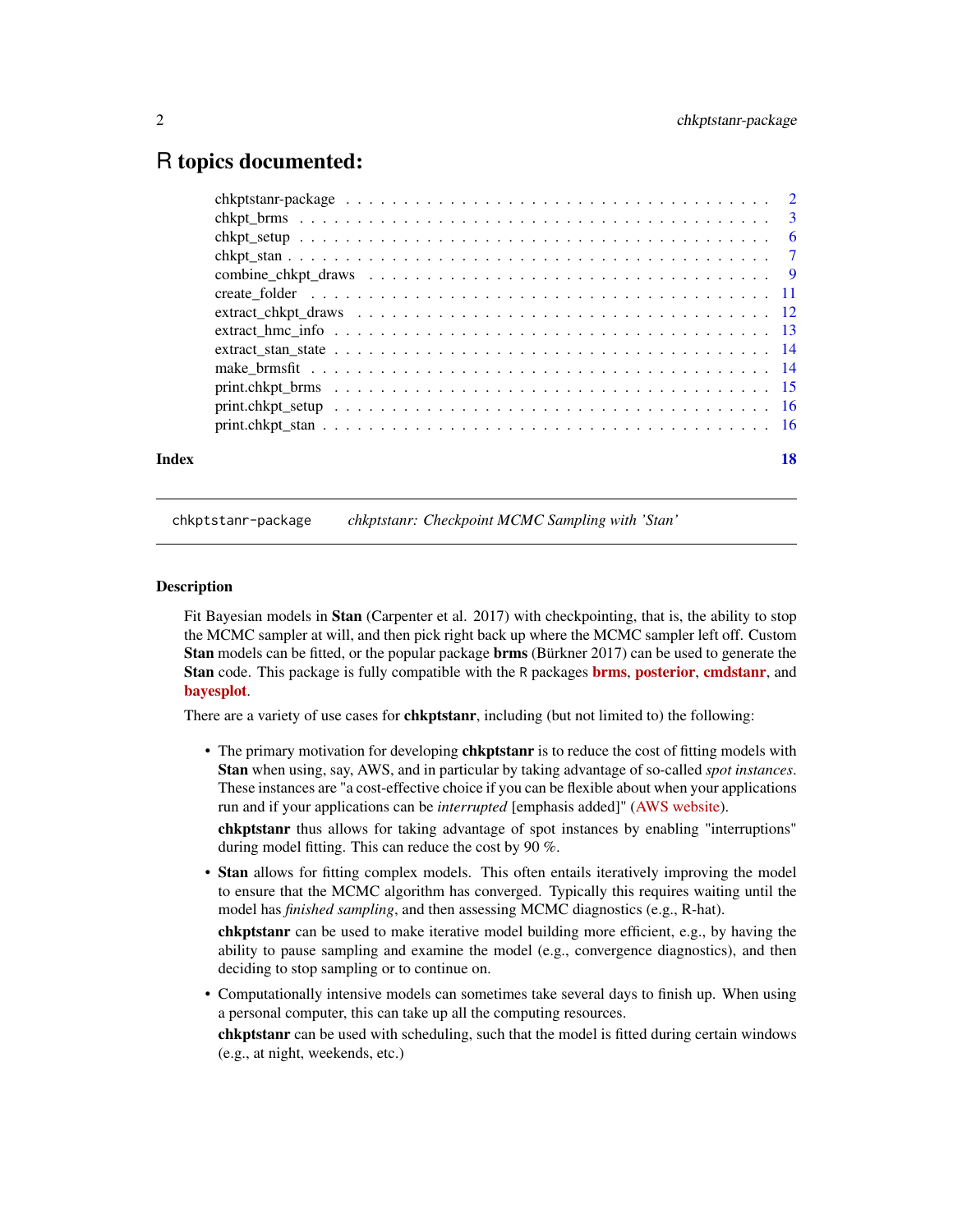<span id="page-2-0"></span>• Those familiar with Bayesian methods will know all too well that a model can take longer than expected. This can be problematic when there is another task that needs to be completed, because one is faced with waiting it out or stopping the model (and loosing all of the progress). chkptstanr makes it so that models can be conveniently stopped if need be, while not loosing any of the progress.

#### References

Bürkner P (2017). "brms: An R package for Bayesian multilevel models using Stan." *Journal of statistical software*, 80, 1–28.

Carpenter B, Gelman A, Hoffman MD, Lee D, Goodrich B, Betancourt M, Brubaker M, Guo J, Li P, Riddell A (2017). "Stan: A probabilistic programming language." *Journal of statistical software*, 76(1).

<span id="page-2-1"></span>chkpt\_brms *Checkpoint Sampling: brms*

#### Description

Fit Bayesian generalized (non-)linear multivariate multilevel models using brms with checkpointing.

#### Usage

```
chkpt_brms(
  formula,
  data,
  iter\_warmup = 1000,iter_sampling = 1000,
  iter\_per\_chkpt = 100,
  iter_typical = 150,
  parallel_chains = 2,
  threads_per = 1,
  chkpt_progress = TRUE,
  control = NULL,
 brmsfit = TRUE,seed = 1,
 path,
  ...
)
```
#### Arguments

formula An object of class [formula](#page-0-0), [brmsformula](#page-0-0), or [brms{](#page-0-0)mvbrmsformula}. Further information can be found in [brmsformula](#page-0-0).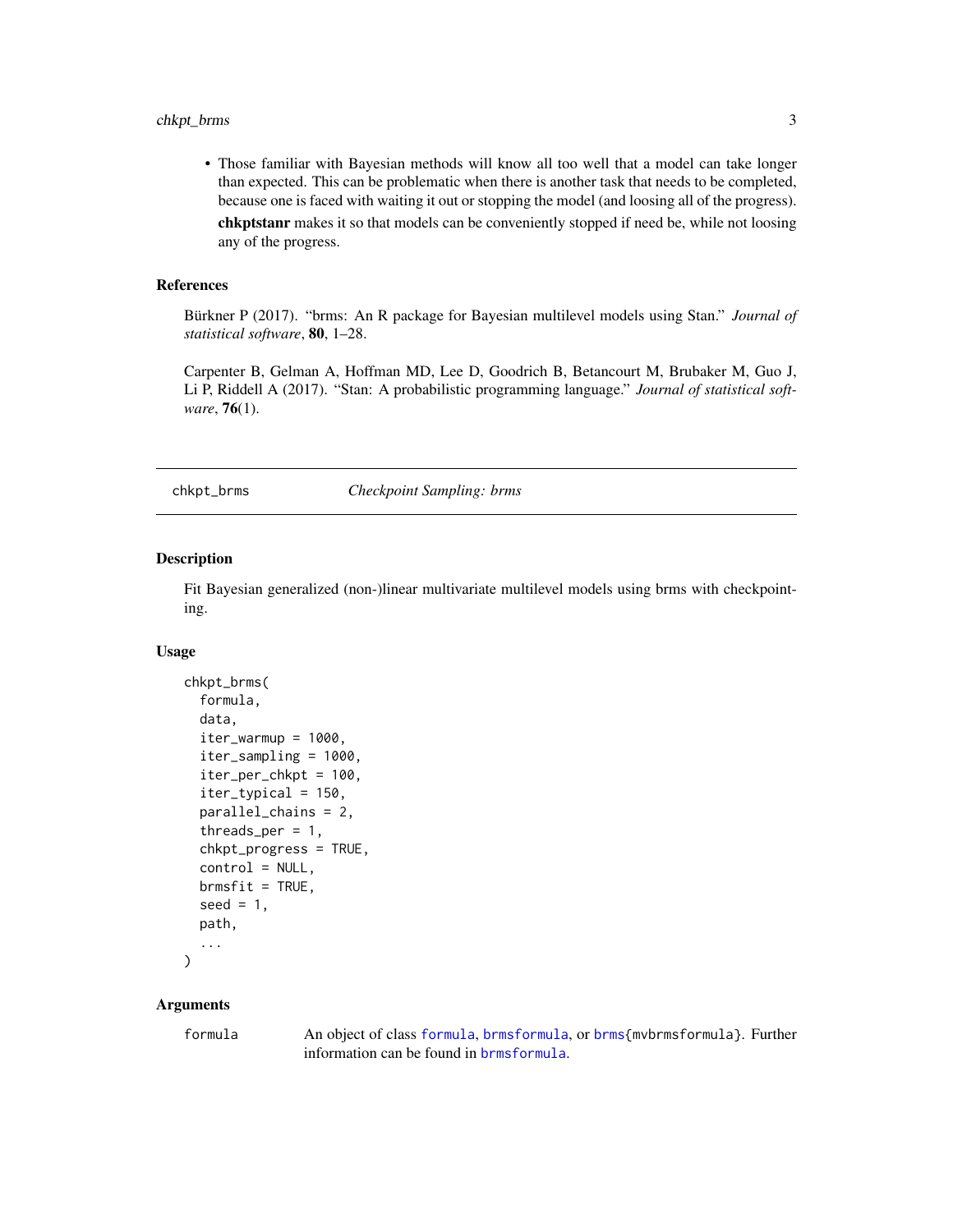<span id="page-3-0"></span>

| data            | An object of class data. frame (or one that can be coerced to that class) con-<br>taining data of all variables used in the model.                                                                                                                                                                                        |  |
|-----------------|---------------------------------------------------------------------------------------------------------------------------------------------------------------------------------------------------------------------------------------------------------------------------------------------------------------------------|--|
| iter_warmup     | (positive integer) The number of warmup iterations to run per chain (defaults to<br>1000).                                                                                                                                                                                                                                |  |
| iter_sampling   | (positive integer) The number of post-warmup iterations to run per chain (de-<br>faults to 1000).                                                                                                                                                                                                                         |  |
| iter_per_chkpt  | (positive integer). The number of iterations per checkpoint. Note that iter_sampling<br>is divided by iter_per_chkpt to determine the number of checkpoints. This<br>must result in an integer (if not, there will be an error).                                                                                          |  |
| iter_typical    | (positive integer) The number of iterations in the initial warmup, which finds the<br>so-called typical set. This is an initial phase, and not included in iter_warmup.<br>Note that a large enough value is required to ensure convergence (defaults to<br>150).                                                         |  |
| parallel_chains |                                                                                                                                                                                                                                                                                                                           |  |
|                 | (positive integer) The <i>maximum number</i> of MCMC chains to run in parallel.<br>If parallel_chains is not specified then the default is to look for the option<br>mc. cores, which can be set for an entire R session by options (mc. cores=value).<br>If the mc. cores option has not been set then the default is 1. |  |
| threads_per     | (positive integer) Number of threads to use in within-chain parallelization (de-<br>faults to 1).                                                                                                                                                                                                                         |  |
| chkpt_progress  | logical. Should the chkptstanr progress be printed (defaults to TRUE) ? If set<br>to FALSE, the standard cmdstanr progress bar is printed for each checkpoint<br>(which does not actually keep track of checkpointing progress)                                                                                           |  |
| control         | A named list of parameters to control the sampler's behavior. It defaults to<br>NULL so all the default values are used. For a comprehensive overview see<br>stan.                                                                                                                                                        |  |
| brmsfit         | Logical. Should a brmsfit object be returned (defaults to TRUE).                                                                                                                                                                                                                                                          |  |
| seed            | (positive integer). The seed for random number generation to make results re-<br>producible.                                                                                                                                                                                                                              |  |
| path            | Character string. The path to the folder, that is used for saving the checkpoints.                                                                                                                                                                                                                                        |  |
| .               | Additional arguments based to make_stancode, including, for example, user-<br>defined prior distributions and the brmsfamily (e.g., family = $poisson()$ ).                                                                                                                                                               |  |

#### Value

An object of class brmsfit (with brmsfit = TRUE) or chkpt\_brms (with brmsfit = FALSE)

#### Examples

```
## Not run:
library(brms)
library(cmdstanr)
```

```
# path for storing checkpoint info
path <- create_folder(folder_name = "chkpt_folder_fit1")
```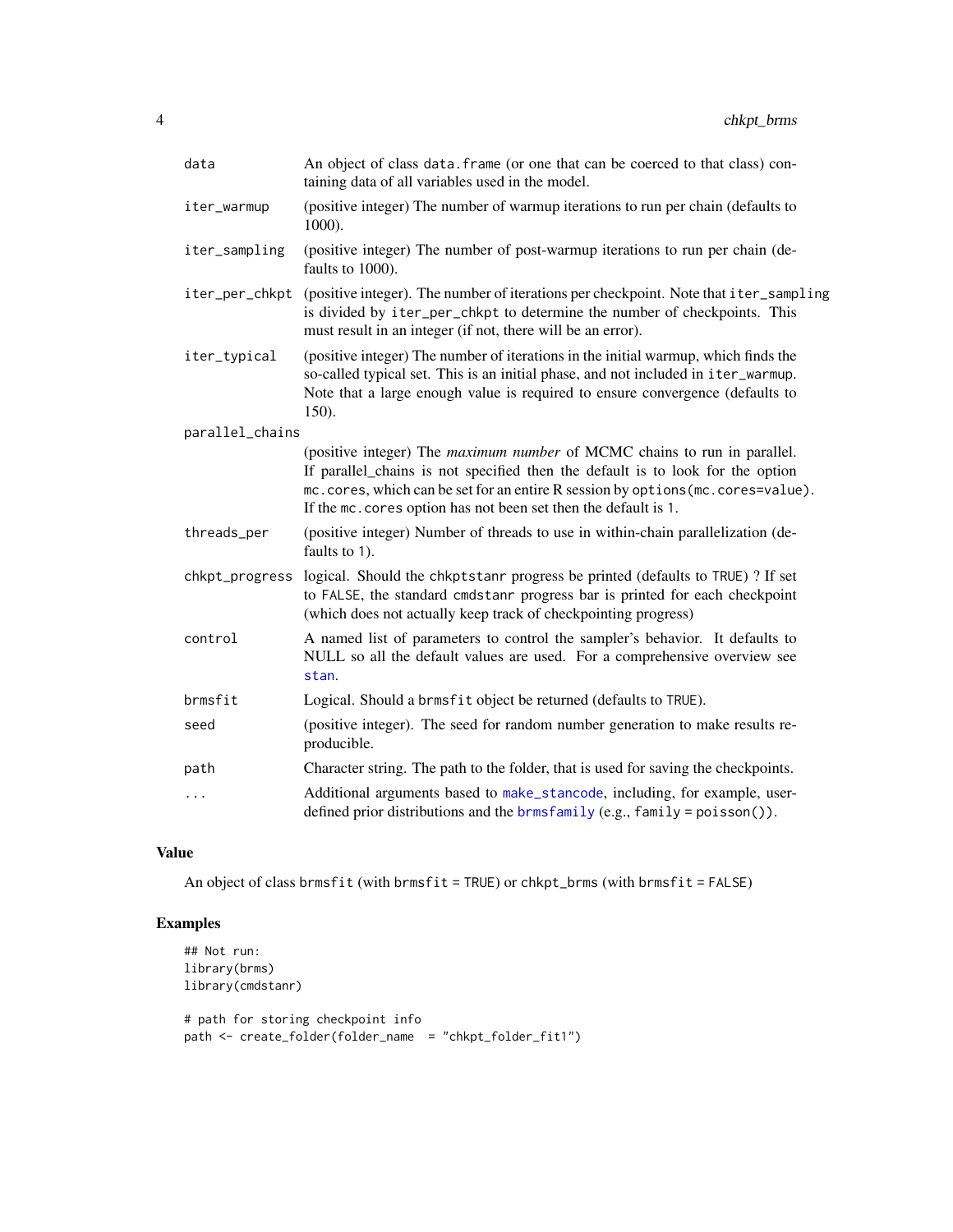```
# "random" intercept
fit1 <- chkpt_brms(bf(formula = count \sim zAge + zBase \star Trt + (1|patient),
                      family = poisson()),
                   data = epilepsy, ,
                   iter_warmup = 1000,
                   iter_sampling = 1000,
                   iter_per_chkpt = 250,
                   path = path)
# brmsfit output
fit1
# path for storing checkpoint info
path <- create_folder(folder_name = "chkpt_folder_fit2")
# remove "random" intercept (for model comparison)
fit2 <- chkpt_brms(bf(formula = count ~ zAge + zBase * Trt,
                      family = poisson()),
                   data = epilepsy, ,
                   iter_warmup = 1000,
                   iter_sampling = 1000,
                   iter_per_chkpt = 250,
                   path = path)
# brmsfit output
fit2
# compare models
loo(fit1, fit2)
# using custom priors
path <- create_folder(folder_name = "chkpt_folder_fit3")
# priors
bprior \le prior(constant(1), class = "b") +
  prior(constant(2), class = "b", coef = "zBase") +
  prior(constant(0.5), class = "sd")
# fit model
fit3 < -chkpt_brms(
   bf(
      formula = count \sim zAge + zBase + (1 | patient),
      family = poisson()
   ),
   data = epilepsy,
   path = path,
   prior = bprior,
   iter_warmup = 1000,
   iter_sampling = 1000,
    iter_per_chkpt = 250,
  \lambda
```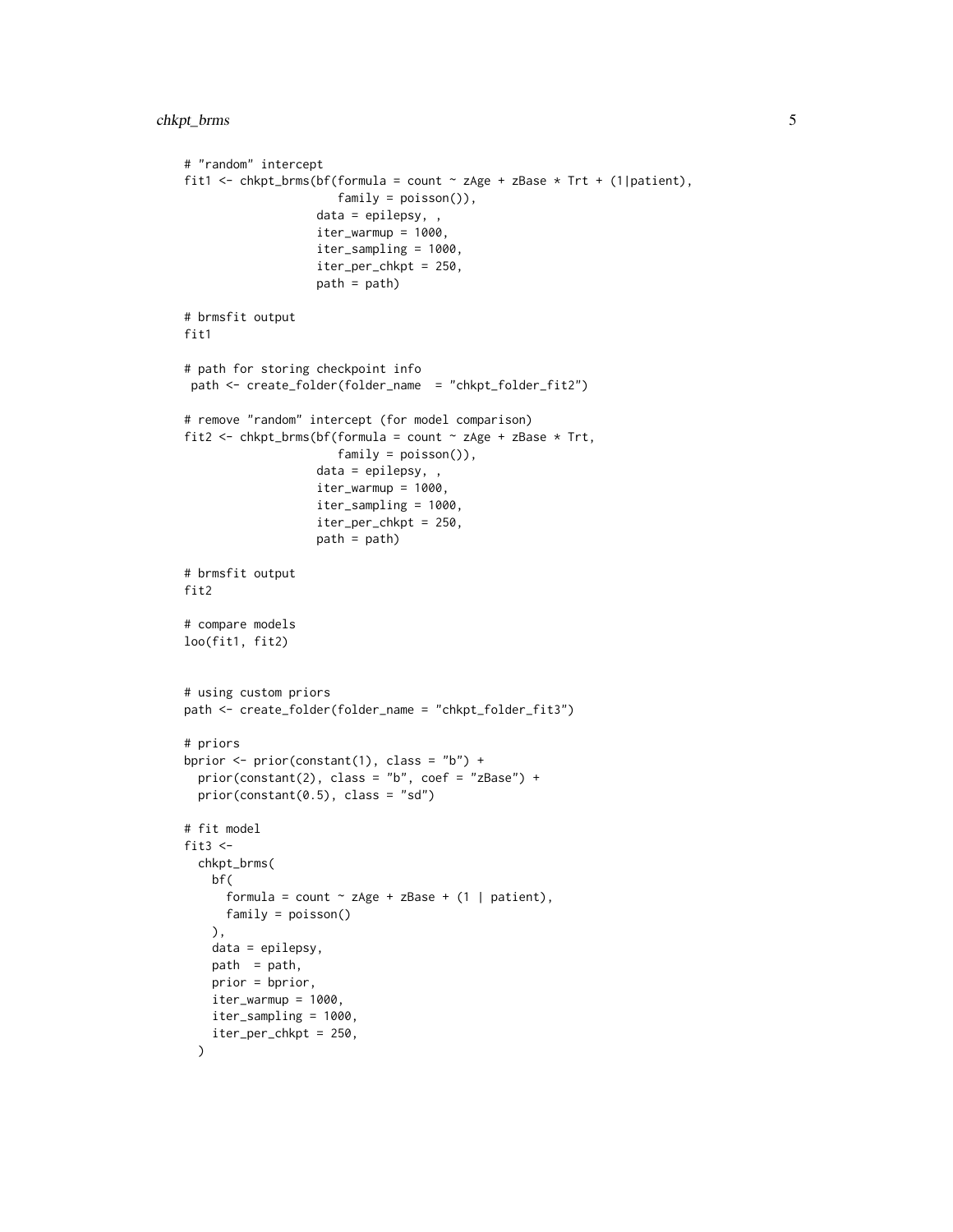```
# check priors
prior_summary(fit3)
```
## End(Not run)

chkpt\_setup *Checkpoint Setup*

#### Description

Deterimine the number of checkpoints for the warmup and sampling, given the desired number of iterations for each and the iterations per checkpoint.

#### Usage

chkpt\_setup(iter\_sampling, iter\_warmup, iter\_per\_chkpt)

#### Arguments

| iter_sampling | (positive integer) The number of post-warmup iterations to run per chain. Note:<br>in the CmdStan User's Guide this is referred to as num samples. |
|---------------|----------------------------------------------------------------------------------------------------------------------------------------------------|
| iter_warmup   | (positive integer) The number of warmup iterations to run per chain. Note: in<br>the CmdStan User's Guide this is referred to as num warmup.       |
|               | iter_per_chkpt (positive integer) The number of iterations per check point.                                                                        |

#### Value

A list with the following:

- warmup\_chkpts: Number of warmup checkpoints
- sample\_chkpts: Number of sampling checkpoints
- total\_chkpts: Total number of checkpoints (warmup\_chkpts + sample\_chkpts)
- iter\_per\_chkpt: Iterations per checkpoint

#### Examples

```
chkpt_setup <- chkpt_setup(
  iter_sampling = 5000,
  iter\_warmup = 2000,
  iter_per_chkpt = 10
)
```
chkpt\_setup

<span id="page-5-0"></span>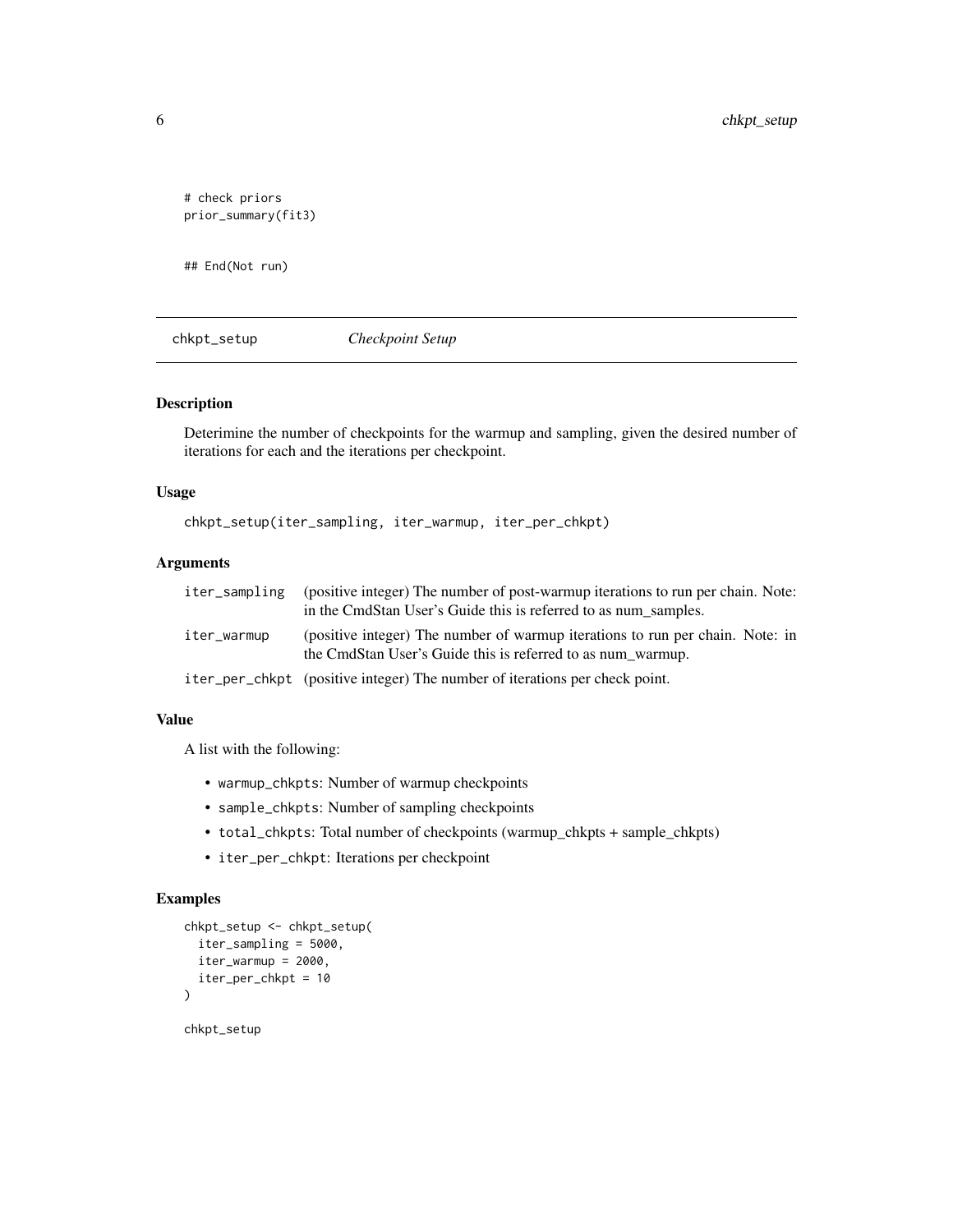<span id="page-6-0"></span>

#### Description

Fit Bayesian models using Stan with checkpointing.

#### Usage

```
chkpt_stan(
 model_code,
 data,
  iter_warmup = 1000,
  iter_sampling = 1000,
  iter_per_chkpt = 100,
  iter_typical = 150,
 parallel_chains = 2,
  threads_per = 1,
  chkpt_progress = TRUE,
  control = NULL,
  seed = 1,
 path,
  ...
)
```
#### Arguments

| model_code      | Character string corresponding to the Stan model.                                                                                                                                                                                                                                                                       |  |  |
|-----------------|-------------------------------------------------------------------------------------------------------------------------------------------------------------------------------------------------------------------------------------------------------------------------------------------------------------------------|--|--|
| data            | A named list of R objects (like for RStan). Further details can be found in<br>sample.                                                                                                                                                                                                                                  |  |  |
| iter_warmup     | (positive integer) The number of warmup iterations to run per chain (defaults to<br>1000).                                                                                                                                                                                                                              |  |  |
| iter_sampling   | (positive integer) The number of post-warmup iterations to run per chain (de-<br>faults to 1000).                                                                                                                                                                                                                       |  |  |
|                 | iter_per_chkpt (positive integer). The number of iterations per checkpoint. Note that iter_sampling<br>is divided by iter_per_chkpt to determine the number of checkpoints. This<br>must result in an integer (if not, there will be an error).                                                                         |  |  |
| iter_typical    | (positive integer) The number of iterations in the initial warmup, which finds the<br>so-called typical set. This is an initial phase, and not included in iter_warmup.<br>Note that a large enough value is required to ensure converge (defaults to 150).                                                             |  |  |
| parallel_chains |                                                                                                                                                                                                                                                                                                                         |  |  |
|                 | (positive integer) The <i>maximum number</i> of MCMC chains to run in parallel.<br>If parallel_chains is not specified then the default is to look for the option<br>mc.cores, which can be set for an entire R session by options (mc.cores=value).<br>If the mc. cores option has not been set then the default is 1. |  |  |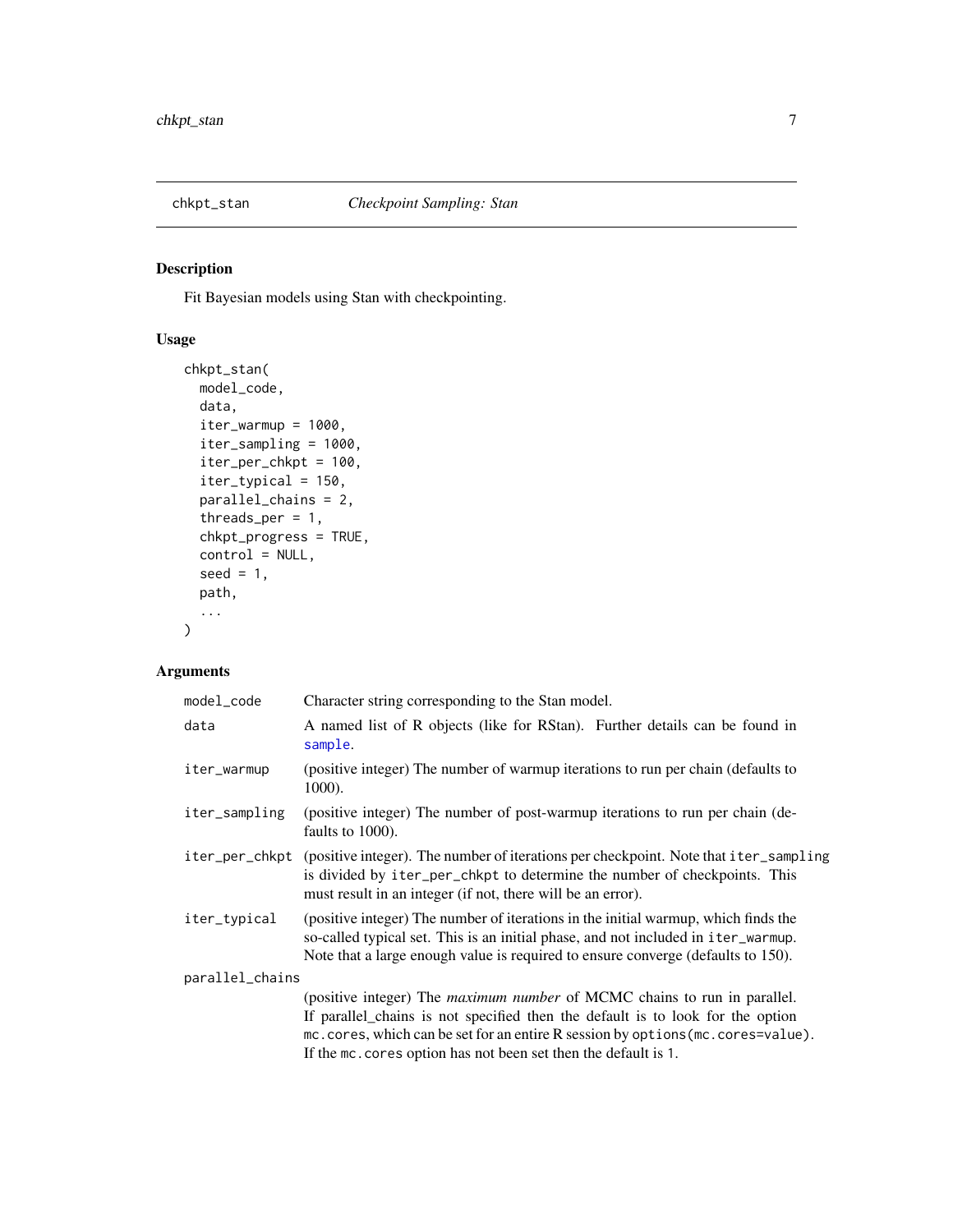<span id="page-7-0"></span>

| threads_per | (positive integer) Number of threads to use in within-chain parallelization (de-<br>faults to 1).                                                                                                                                              |
|-------------|------------------------------------------------------------------------------------------------------------------------------------------------------------------------------------------------------------------------------------------------|
|             | chkpt_progress logical. Should the chkptstanr progress be printed (defaults to TRUE) ? If set<br>to FALSE, the standard cmdstanr progress bar is printed for each checkpoint<br>(which does not actually keep track of checkpointing progress) |
| control     | A named list of parameters to control the sampler's behavior. It defaults to<br>NULL so all the default values are used. For a comprehensive overview see<br>stan.                                                                             |
| seed        | (positive integer). The seed for random number generation to make results re-<br>producible.                                                                                                                                                   |
| path        | Character string. The path to the folder, that is used for saving the checkpoints.                                                                                                                                                             |
| .           | Currently ignored.                                                                                                                                                                                                                             |

#### Value

An objet of class chkpt\_stan

#### Examples

## Not run:

```
# path for storing checkpoint info
path <- create_folder(folder_name = "chkpt_folder_fit1")
stan_code <- make_stancode(bf(formula = count \sim zAge + zBase \star Trt + (1|patient),
                              family = poisson(),
                           data = epilepsy)
stan_data <- make_standata(bf(formula = count ~ zAge + zBase * Trt + (1|patient),
                              family = poisson()),
                           data = epilepsy)
# "random" intercept
fit1 <- chkpt_stan(model_code = stan_code,
                   data = stan_data,
                   iter_warmup = 1000,
                   iter_sampling = 1000,
                   iter_per_chkpt = 250,
                   path = path)
draws <- combine_chkpt_draws(object = fit1)
posterior::summarise_draws(draws)
# eight schools example
# path for storing checkpoint info
path <- create_folder(parent_folder = "chkpt_folder_fit2")
stan_code <- "
```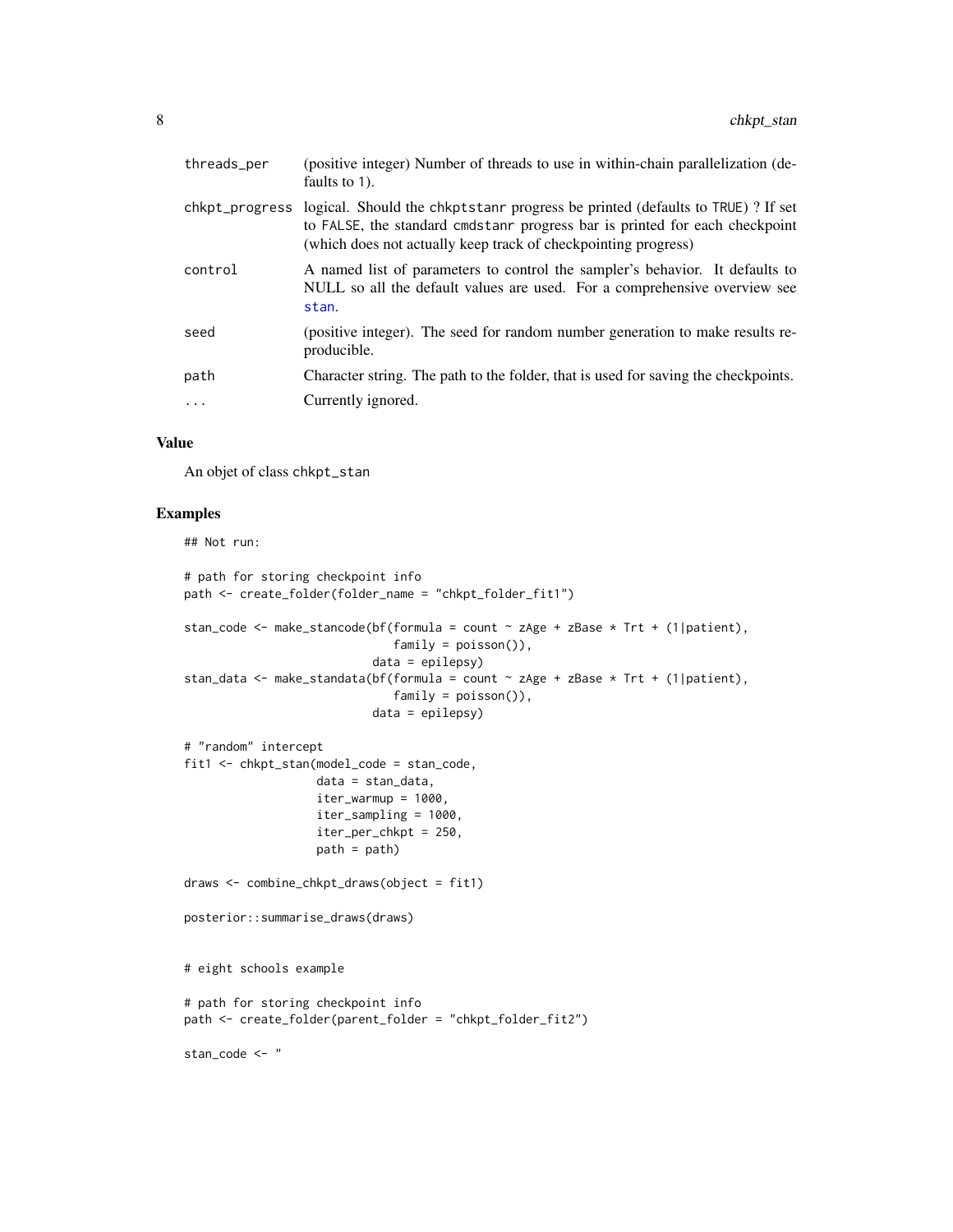```
data {
 int<lower=0> n;
  real y[n];
  real<lower=0> sigma[n];
}
parameters {
  real mu;
  real<lower=0> tau;
  vector[n] eta;
}
transformed parameters {
  vector[n] theta;
  theta = mu + tau * eta;}
model {
  target += normal\_lpdf(eta | 0, 1);target += normal_lpdf(y | theta, sigma);
}
"
stan_data <- schools.data <- list(
  n = 8,
  y = c(28, 8, -3, 7, -1, 1, 18, 12),sigma = c(15, 10, 16, 11, 9, 11, 10, 18)
\mathcal{L}fit2 <- chkpt_stan(model_code = stan_code,
                   data = stan_data,
                   iter_warmup = 1000,
                   iter_sampling = 1000,
                   iter_per_chkpt = 250,
                   path = path)
draws <- combine_chkpt_draws(object = fit2)
posterior::summarise_draws(draws)
## End(Not run)
```
<span id="page-8-1"></span>combine\_chkpt\_draws *Combine Checkpoint Draws*

#### Description

Combine Checkpoint Draws

#### Usage

combine\_chkpt\_draws(object, ...)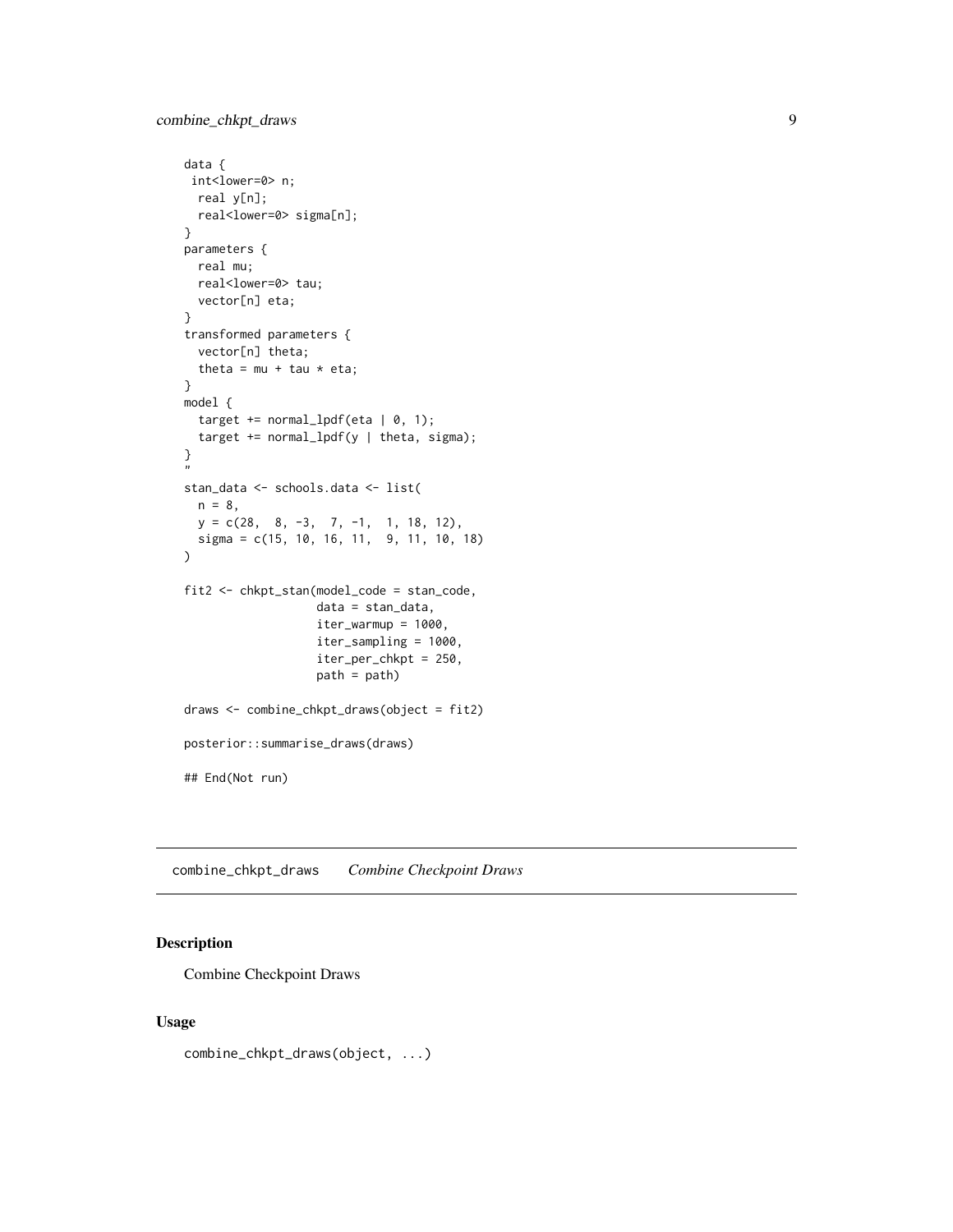#### Arguments

| object   | An object of class brmsfit or chkpt_stan. |
|----------|-------------------------------------------|
| $\cdots$ | Currently ignored.                        |

#### Value

An object of class draws\_array.

#### Examples

```
## Not run:
path <- create_folder(folder_name = "chkpt_folder_fit1")
stan_code <- "
data {
int<lower=0> n;
 real y[n];
  real<lower=0> sigma[n];
}
parameters {
 real mu;
 real<lower=0> tau;
  vector[n] eta;
}
transformed parameters {
  vector[n] theta;
  theta = mu + tau * eta;
}
model {
  target += normal_lpdf(eta | 0, 1);target += normal_lpdf(y | theta, sigma);
}
,,
stan_data <- schools.data <- list(
  n = 8,
 y = c(28, 8, -3, 7, -1, 1, 18, 12),sigma = c(15, 10, 16, 11, 9, 11, 10, 18))
fit2 <- chkpt_stan(model_code = stan_code,
                   data = stan_data,
                   iter_warmup = 1000,
                   iter_sampling = 1000,
                   iter_per_chkpt = 250,
                   path = path)
draws <- combine_chkpt_draws(object = fit2)
```
draws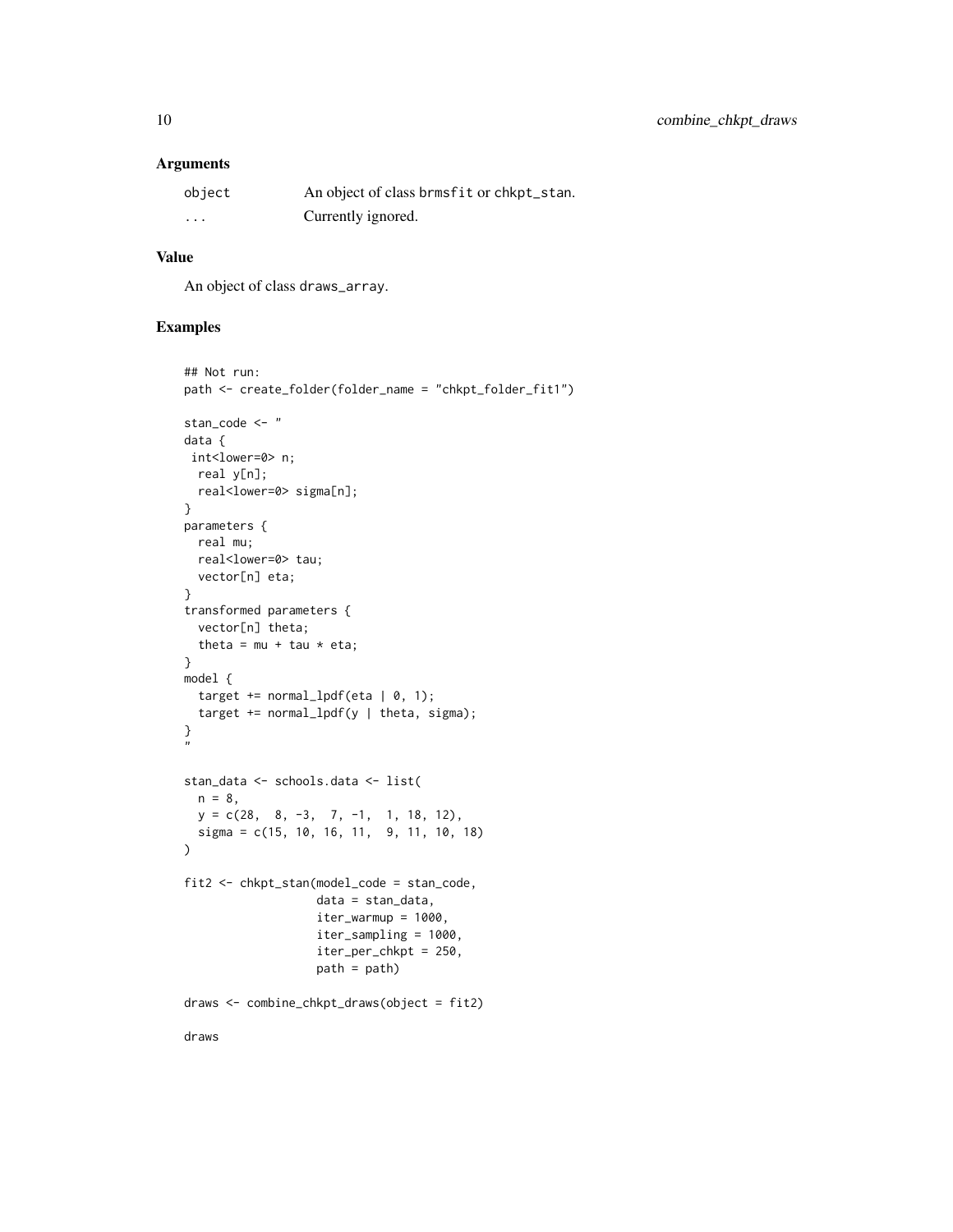#### <span id="page-10-0"></span>create\_folder 11

## End(Not run)

create\_folder *Create Folder for Checkpointing*

#### Description

Create the folder for checkingpointing, which will "house" additional folders for the .stan model, checkpointing information, and draws from the posterior distribution.

#### Usage

```
create_folder(folder_name = "cp_folder", path = NULL)
```
#### Arguments

| folder name | Character string. Desired name for the "parent" folder (defaults to checkpoint). |
|-------------|----------------------------------------------------------------------------------|
| path        | Character string, when specified. Defaults to NULL, which then makes the folder  |
|             | in the working directory.                                                        |

#### Value

No return value, and instead creates a directory with folders that will contain the checkpointing samples and other information.

#### Note

This creates a directory with four folders:

- cmd\_fit: The cmdstanr fittted models (one for each checkpoint).
- cp\_info: Mass matrix, step size, and initial values for next checkpoint (last iteration from previous checkpoint).
- cp\_samples: Samples from the posterior distribution (post warmup)
- stan\_model: Complied Stan model

#### Examples

```
path <- create_folder(folder_name = "cp_folder")
```

```
# remove folder
unlink("cp_folder", recursive = TRUE)
```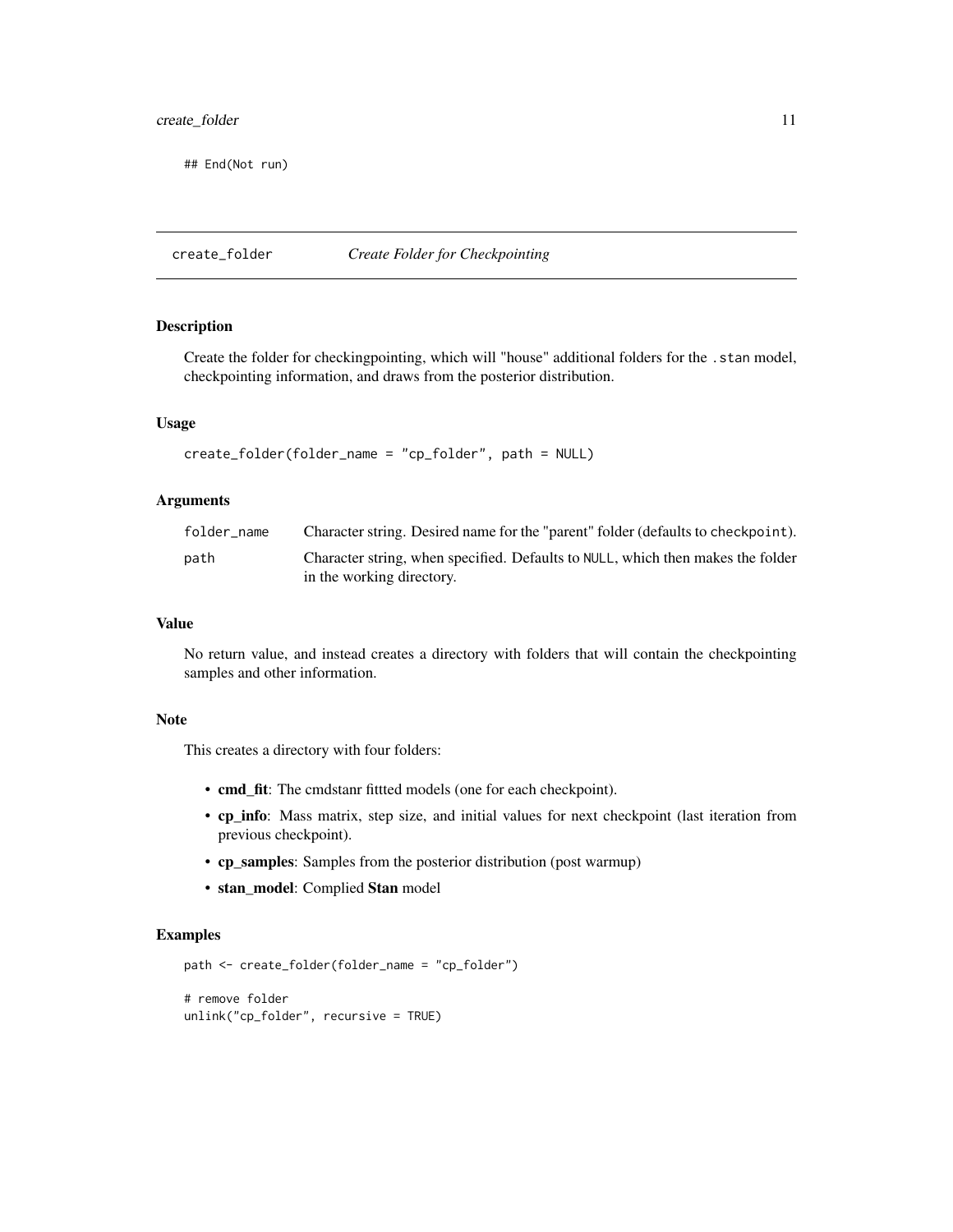#### <span id="page-11-0"></span>Description

A convenience function for extracting the draws from a CmdStanMCMC object.

#### Usage

```
extract_chkpt_draws(object, phase)
```
#### Arguments

| object | An object of class CmdStanMCMC.                                                                                                                                                        |
|--------|----------------------------------------------------------------------------------------------------------------------------------------------------------------------------------------|
| phase  | Character string. Which phase during checkpointing? The options included<br>warmup and sample. The latter extracts the draws with inc_warmup = FALSE,<br>which is the default in draws |

#### Value

A 3-D draws\_array object (iteration *x* chain *x* variable).

#### Note

This can be used to extract the draws in general by setting phase = "sample" which then only includes the post-warmup draws.

#### Examples

```
## Not run:
library(cmdstanr)
# eight schools example
fit_schools_ncp_mcmc <- cmdstanr_example("schools_ncp")
drws <- extract_chkpt_draws(object = fit_schools_ncp_mcmc,
                            phase = "sample")
# compare to cmdstanr
all.equal(drws, fit_schools_ncp_mcmc$draws())
## End(Not run)
```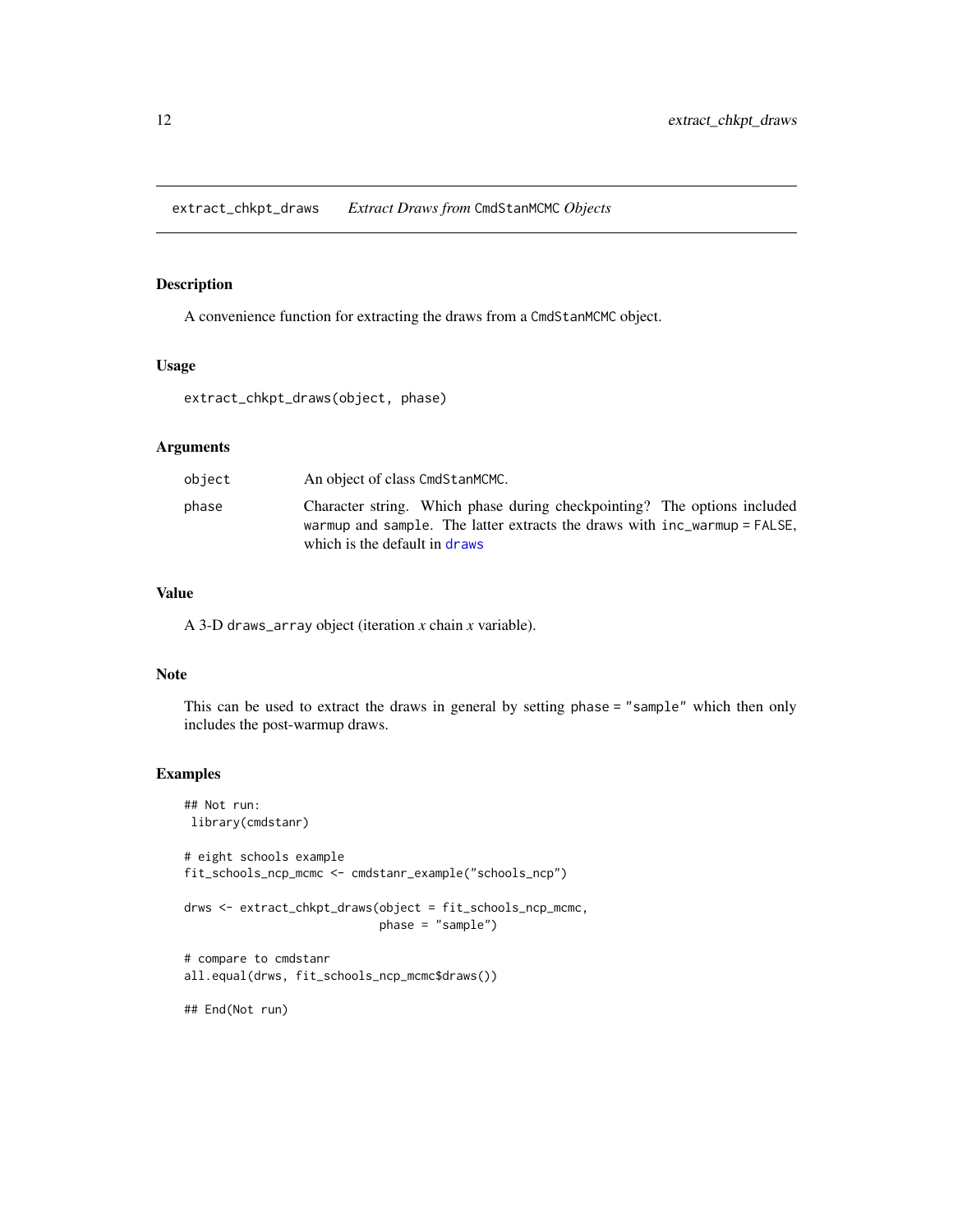#### <span id="page-12-0"></span>Description

Extract the inverse metric and step size adaption from CmdStanMCMC objects.

#### Usage

```
extract_hmc_info(object)
```
#### Arguments

object An object of class CmdStanMCMC

#### Value

A list including

- inv\_metric: Inverse metric for each chain (with matrix = FALSE).
- step\_size\_adapt: Step size adaptation for each chain.

#### Note

This is primarily used internally.

#### Examples

## Not run:

library(cmdstanr)

fit\_schools\_ncp\_mcmc <- cmdstanr\_example("schools\_ncp")

extract\_hmc\_info(fit\_schools\_ncp\_mcmc)

## End(Not run)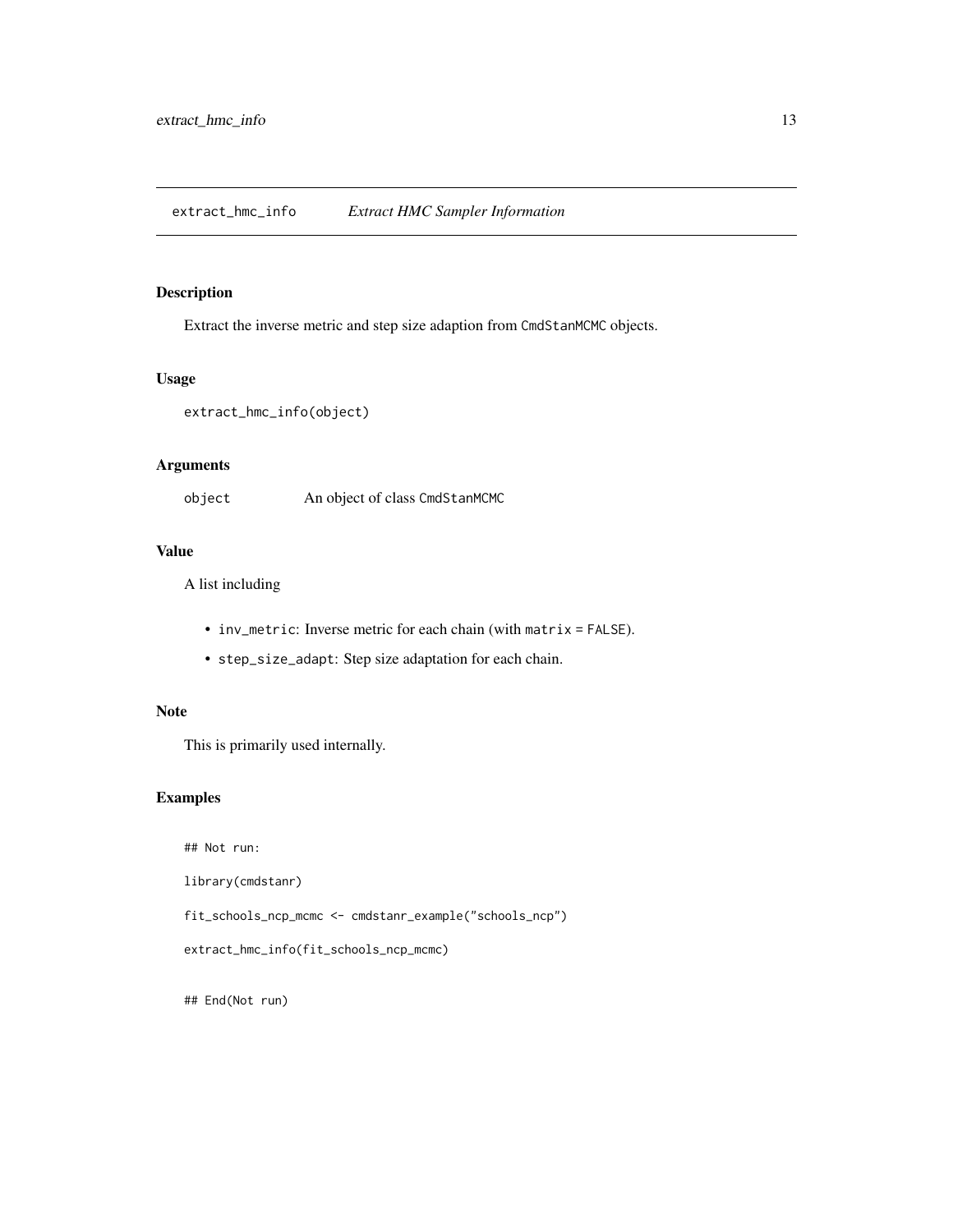<span id="page-13-0"></span>extract\_stan\_state *Extract Stan State*

#### Description

Extract Stan State

#### Usage

extract\_stan\_state(object, phase)

#### Arguments

| object | An object of class cmdstanr                                                       |
|--------|-----------------------------------------------------------------------------------|
| phase  | Character string indicating the current phase. Options include wormup and sample/ |

#### Value

A list containing the inverse metric, step size, and last MCMC draw (to be used as the initial value for the next checkpoint)

#### Examples

```
## Not run:
library(cmdstanr)
# eight schools example
fit_schools_ncp_mcmc <- cmdstanr_example("schools_ncp")
extract_stan_state(fit_schools_ncp_mcmc, "sample")
## End(Not run)
```
make\_brmsfit *Make* brmsfit *Object*

#### Description

This is primarily used internally, wherein the cmdstanr object is converted into a brmsfit object.

#### Usage

```
make_brmsfit(object, formula = NULL, data = NULL, prior = NULL, path)
```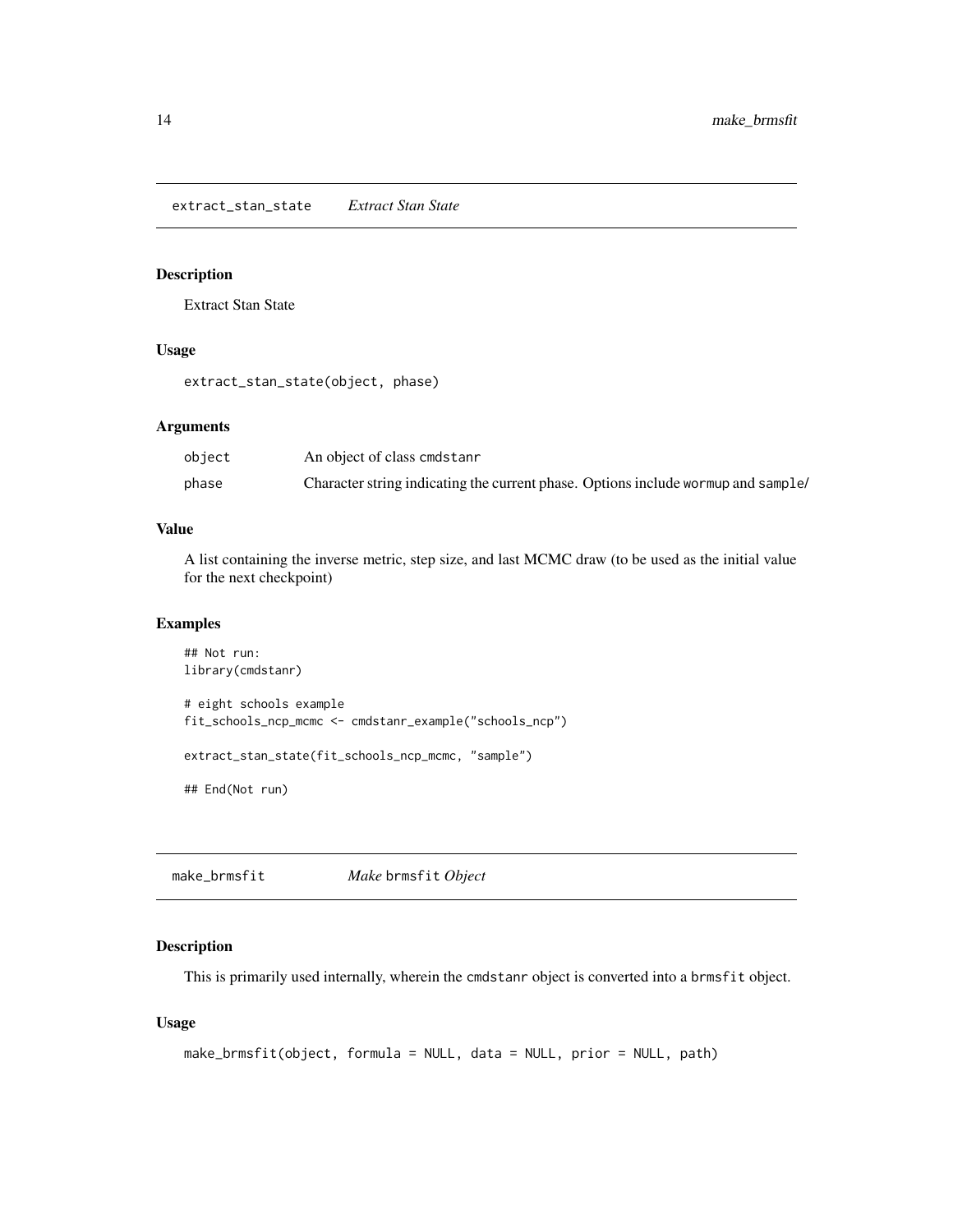#### <span id="page-14-0"></span>print.chkpt\_brms 15

#### Arguments

| object  | An object of class chkpt_brms                                                                                                      |
|---------|------------------------------------------------------------------------------------------------------------------------------------|
| formula | An object of class formula, brmsformula, or brms{mvbrmsformula}. Further<br>information can be found in <b>brmsformula</b> .       |
| data    | An object of class data. frame (or one that can be coerced to that class) con-<br>taining data of all variables used in the model. |
| prior   | An object of class brmsprior.                                                                                                      |
| path    | Character string. The path to the folder, that is used for saving the checkpoints.                                                 |

#### Value

An object of class brmsfit

#### Note

This is primarily an internal function that constructs a brmsfit object.

| <i>Print</i> chkpt_brms <i>Objects</i><br>print.chkpt_brms |
|------------------------------------------------------------|
|------------------------------------------------------------|

#### Description

Print chkpt\_brms Objects

#### Usage

## S3 method for class 'chkpt\_brms'  $print(x, \ldots)$ 

#### Arguments

| X | Object of class chkpt_brms |
|---|----------------------------|
| . | Currently ignored          |

#### Value

No return value, and used to print the chkpt\_brms object.

#### Note

This function mainly avoids printing out a list, and it is only used when brmsfit = "FALSE" in [chkpt\\_brms](#page-2-1).

Typically, after fitting, the posterior draws should be summarized with [combine\\_chkpt\\_draws](#page-8-1) (assuming brmsfit = "FALSE").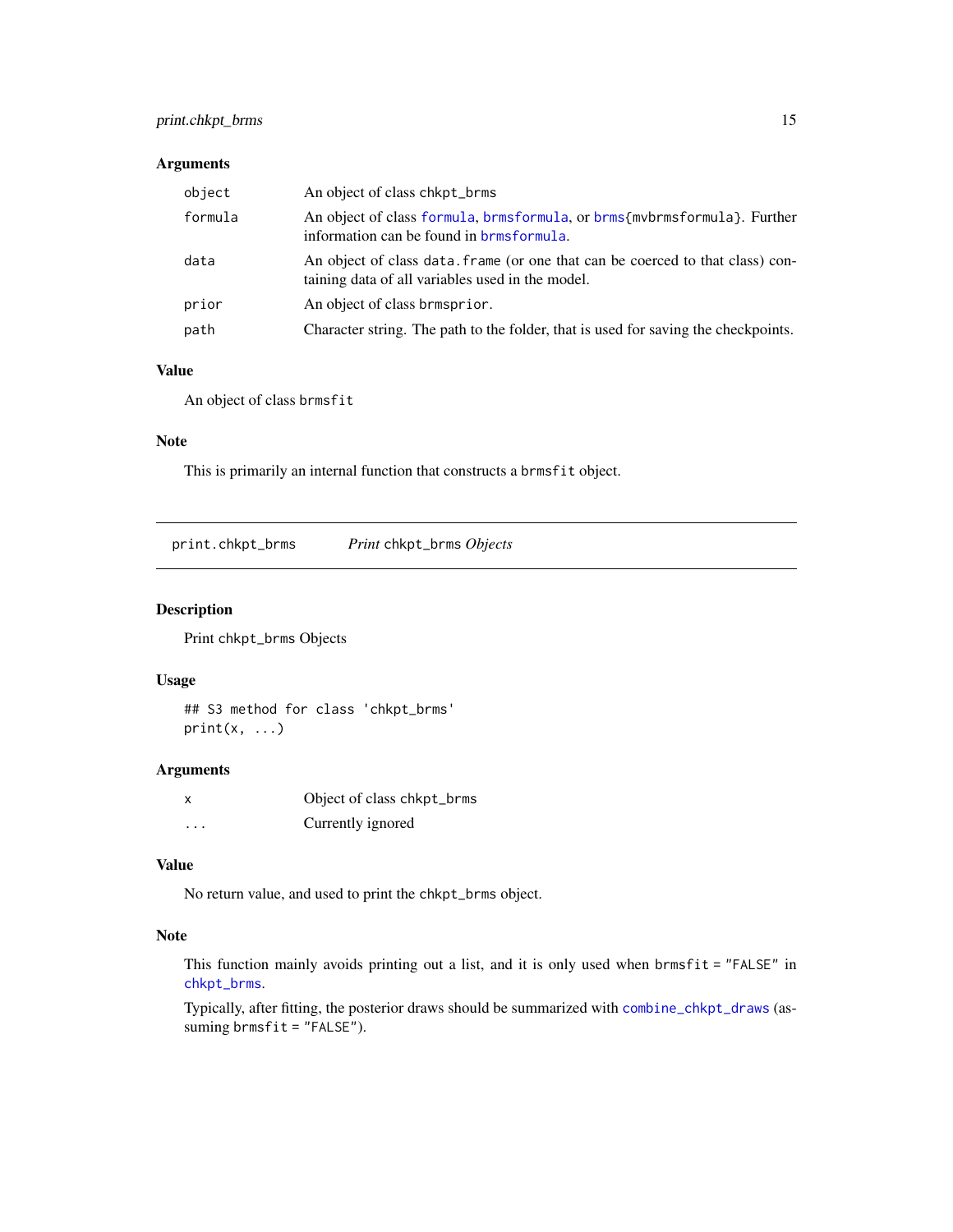<span id="page-15-0"></span>print.chkpt\_setup *Print* chkpt\_setup *Object*

#### Description

Print chkpt\_setup Object

#### Usage

## S3 method for class 'chkpt\_setup' print(x, ...)

#### Arguments

|   | An object of class chkpt_setup. |
|---|---------------------------------|
| . | Currently ignored.              |

#### Value

No return value, and used to print the chkpt\_setup object.

#### Examples

```
chkpt_setup <- chkpt_setup(
 iter_sampling = 5000,
 iter_warmup = 2000,
  iter_per_chkpt = 10
\lambda
```
chkpt\_setup

print.chkpt\_stan *Print* chkpt\_stan *Objects*

#### Description

Print chkpt\_stan Objects

#### Usage

```
## S3 method for class 'chkpt_stan'
print(x, \ldots)
```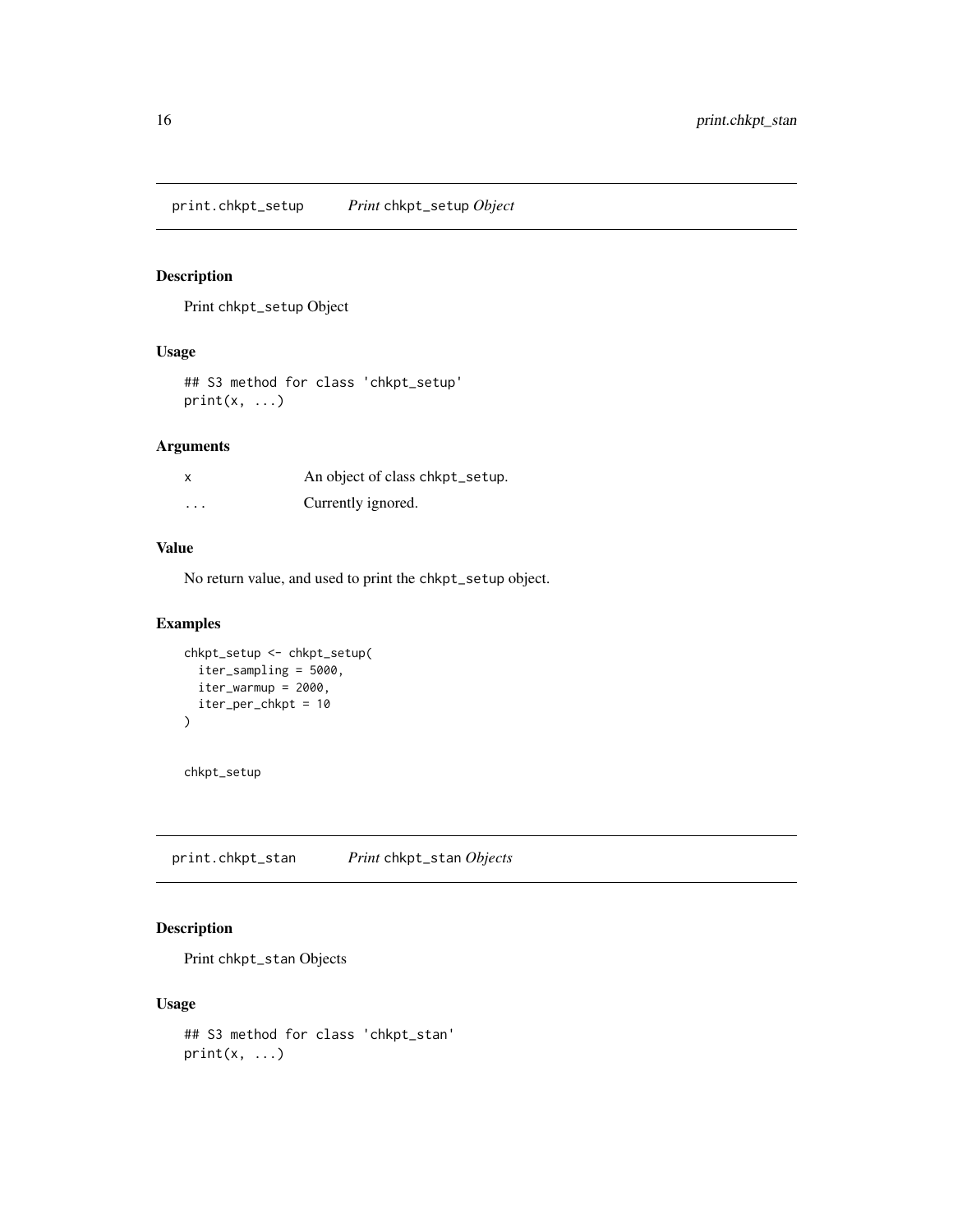#### <span id="page-16-0"></span>print.chkpt\_stan 17

#### Arguments

| x       | Object of class chkpt_stan |
|---------|----------------------------|
| $\cdot$ | Currently ignored          |

### Value

No return value, and used to print the chkpt\_stan object.

#### Note

This function mainly avoids printing out a list.

Typically, after fitting, the posterior draws should be summarized with [combine\\_chkpt\\_draws](#page-8-1).